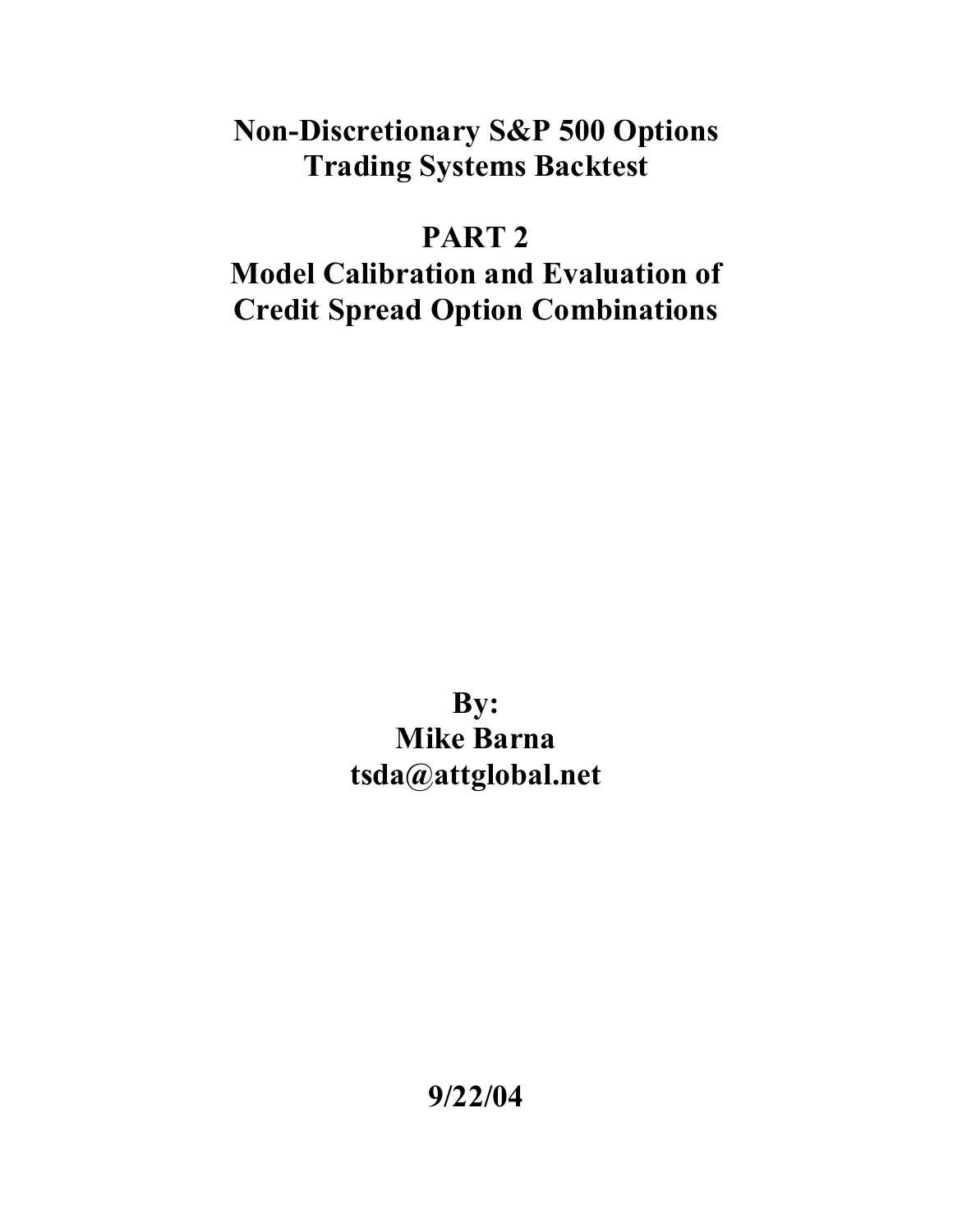#### **SUMMARY**

The Theoretical Options Model using the Black-Scholes Model for American Calls and the Bjerksund and Stensland approximation model for American Puts was calibrated against an actual options data-base provided by IVolatility. Further studies were then conducted evaluating several options trading approaches including Credit Spreads. The results showed that Credit Spreads are an excellent Options combination with reduced risk when compared to the Short Only Option approach. The comparison of the results using the Theoretical Model versus using the actual options database for both the Short Only Options case and the Credit Spreads Options case are presented in Appendix 1. The summary of the results for the Short Only and the Credit Spread Options are presented in Appendix 2. The results of the Credit Spread Strategy for the S&P 500 futures options using the SPX options data as a proxy and assuming a 250 point multiplier is presented in Appendix 3. This test offers a reasonable estimate of the profitability of a Credit Spread Strategy applied to the S&P 500 futures options. Trade by Trade and a Summary report for the SPX Credit Spread options Strategy is presented in Appendix 4.

#### **ANALYSIS**

As a review, you might remember from the first report on this project that we are using a non-discretionary adaptive mechanical trading system to trade options as Long Only, Short Only or some other Options Combination such as Credit Spreads, Ratio Backspreads, Dynamic ReHedging, etc. The Options Testing Engine is used to produce an equity stream of these options trades and summary reports are created showing important criteria. Both Theoretical Options Models and Actual Options Price Data are used as options pricing generators and significant time has been spent on calibrating the Theoretical Model for use within the testing engine.

This report will concentrate on Credit Spreads since they offer a realistic compromise between the potential for reward in option trading while protecting the downside risk and reducing drawdown.

Credit Spreads consist of an In-The-Money (ITM) option sold short so as to accept a premium, and an Out-Of-The-Money (OTM) option purchased, to limit the downside risk. The overall combination takes in a premium, hence the name "Credit Spread". The downside risk is limited by the OTM option's strike location relative to the ITM strike location. The Credit Spread is either fully or partially unwound, or held to expiration. Credit Spreads are not as profitable as Short Only Options due to the insurance purchased with the OTM options, but offer more peace of mind knowing that downside risk is somewhat limited. Of course, should a position move against the spread in such a manner that Deltas of the OTM options do not completely hedge the losses incurred by the ITM options, losses may exceed the theoretical maximum loss for Credit Spreads of the difference of the strike prices minus the credit taken in.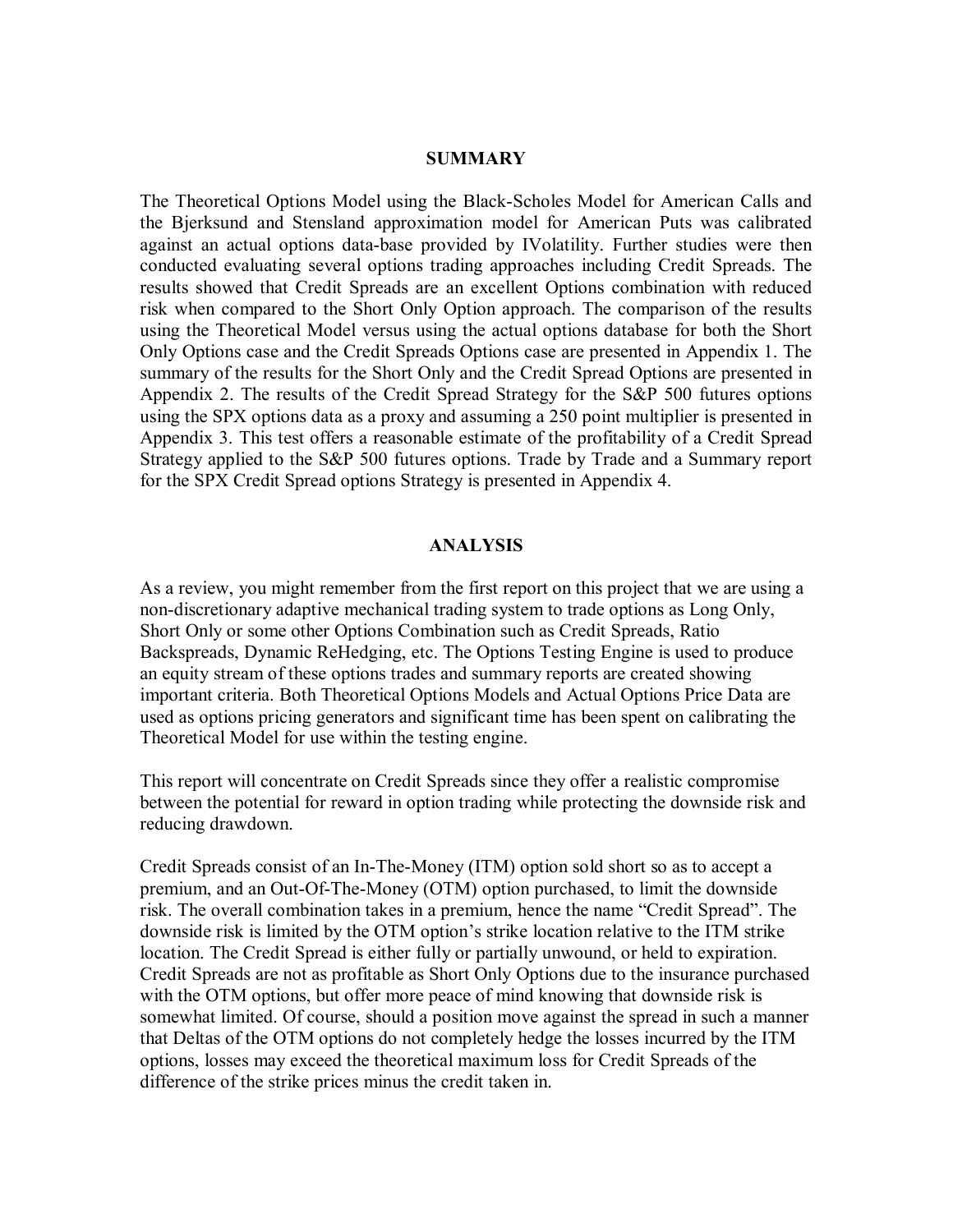As indicated in my first report on this significant project, the most important future plan I had was to improve the Theoretical Model's accuracy. What I found was that the dividend rate I was using in the Model was underestimating the actual S&P 500 dividend. Thus the Theoretical Options Model was overestimating the options prices noticeably as we neared expiration. Once I increased the dividend amount used, the differences in net profit between the Theoretical and Actual tests for the Short Only case converged. The Credit Spreads, however, required further OTM and ITM options and thus the differences between the tests were higher due to theoretical accuracy limitations for options that are further away from their At-The Money (ATM) strike price. The net profit of the Theoretical verses Actual Credit Spread case differed by 13.8% at the end of a 3.67 year test consisting of 82 round turns. The Short Options test differed by less than 1%. It should be noted that in both cases what was important to the test was the difference between the computed entry and exit option price, and not the actual options pricing value at each trade point. Accuracy problems still exist for the Theoretical Models, however we have enough accuracy at this point to continue testing using the Theoretical Models with occasional snapshot tests using the Actual Options price data base to confirm the reasonableness of the backtests.

### **CONCLUSION**

Why are we so interested in the Theoretical Model accuracy? Why don't we just use the Actual Options Price database for all our tests? The main reason why we are interested in calibrating the Theoretical Options Model is due to computational speed and available bid/ask options data. Once the Theoretical Model has been calibrated adequately, we can run many optimization routines and trading system implementations very fast. The following questions may be addressed: For example, can Greeks on the options be used to modulate a trading system on the underlying index? Can put/call volume ratios be used as a sentiment guide to bias a directional trading strategy? Can an intraday index trading system be merged with an intermediate term index options trading system? With a wellcalibrated Theoretical model we can research many different strategies quickly.

The Credit Spread Options Strategy offers a good trade-off between the Short Only Options Strategy and Long Only Strategy. As can be seen in Appendix 2, Credit Spreads offer a slightly lower net return and a lowered drawdown over the Short only Options case. The lowered drawdown for the Credit Spreads is due to the fact that the Short Only Options case has a much higher exposed downside drawdown and the Long Only Options case has a higher dimension decay effect (Theta primarily) and consequently lower percent accuracy.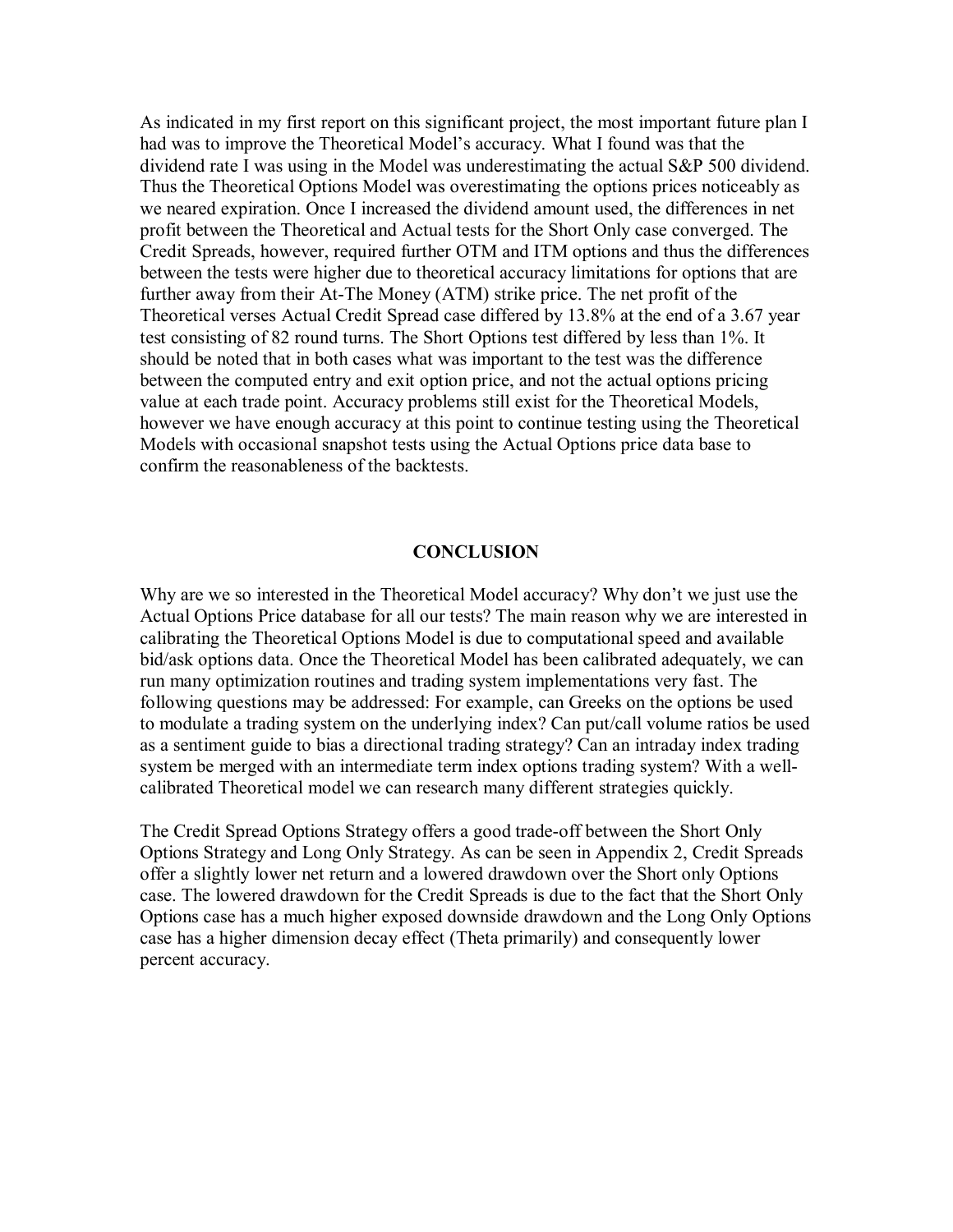Appendix 1. Theoretical Model verses Actual Options Prices for Short Only Options and Credit Spreads



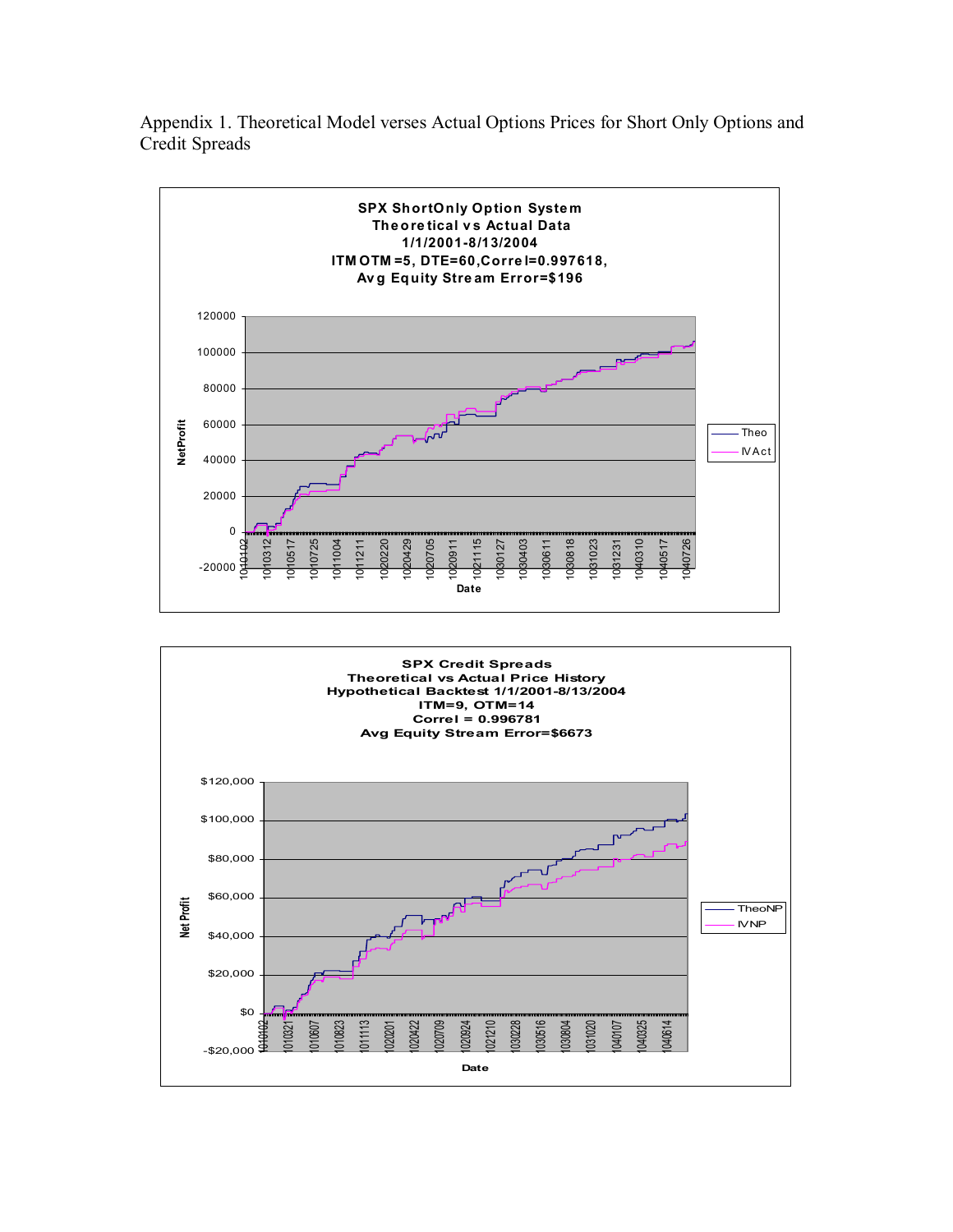Appendix 2. Net Profit and Maximum Closed Trade Drawdown for 3 SPX Options Strategies using Actual Options (Best test result-Highest reasonable Strike Price ITM/OTM used)



| <b>IVData</b> | <b>ShortOnly</b> | LongOnly | <b>CreditSpreads</b> |
|---------------|------------------|----------|----------------------|
| <b>NP</b>     | 119703           | 78273    | 105511               |
| DD            | 7076             | 7230     | 6798                 |
| Settings      | 10.60            | 10.60    | 9.22.60              |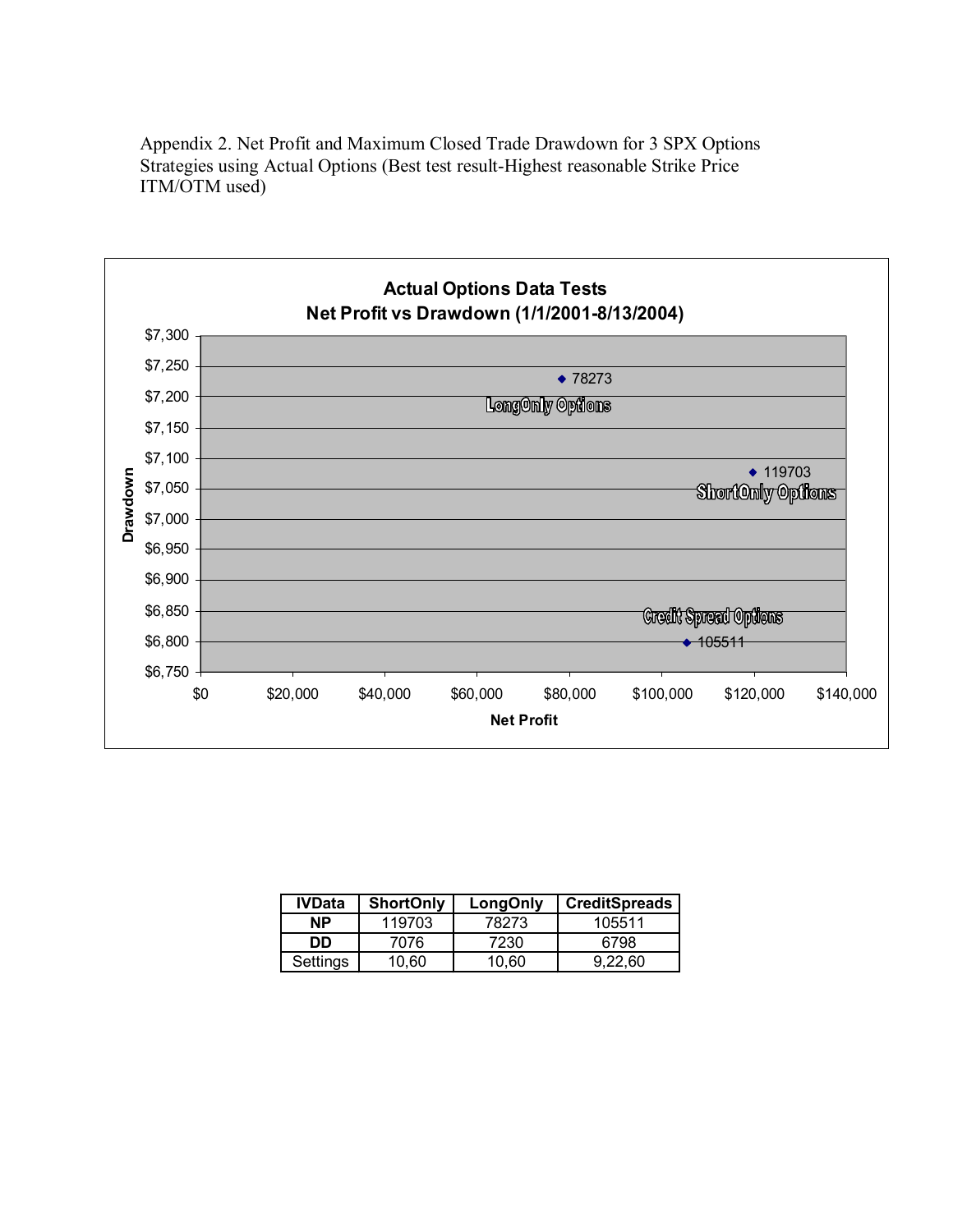Appendix 3. S&P 500 Futures options Credit Spread using SPX options data as a proxy Summary Report. 1/1/2001 to 8/13/2004

| Last Date                                                                |                                              | 20040813      |  |  |  |  |  |  |
|--------------------------------------------------------------------------|----------------------------------------------|---------------|--|--|--|--|--|--|
| Symbol                                                                   | $=$                                          | <b>SP500</b>  |  |  |  |  |  |  |
| (SPX as proxy using \$250 per point to simulate S&P 500 Options trading) |                                              |               |  |  |  |  |  |  |
| Net <sub>S</sub>                                                         |                                              | \$218,123.00  |  |  |  |  |  |  |
| TotTrades                                                                |                                              | 86            |  |  |  |  |  |  |
| AvgTrade                                                                 | $=$                                          | 2536.31       |  |  |  |  |  |  |
| <b>NetPuts</b>                                                           | $=$                                          | 92674.10      |  |  |  |  |  |  |
| <b>NetCalls</b>                                                          | $=$                                          | 130609.00     |  |  |  |  |  |  |
| MaxDrawdown                                                              |                                              | $= 15715.00$  |  |  |  |  |  |  |
| Net/DD                                                                   | $=$                                          | 13.88         |  |  |  |  |  |  |
| %Correct                                                                 | $=$                                          | 73.26         |  |  |  |  |  |  |
| <b>MaxLoss</b>                                                           |                                              | $= -15655.00$ |  |  |  |  |  |  |
| Commission                                                               | $=$                                          | 30.00         |  |  |  |  |  |  |
| YearsInTest                                                              | $=$                                          | 3.67          |  |  |  |  |  |  |
| $\frac{\%NP}{\gamma r}/3*DD$                                             | $=$                                          | 126.18        |  |  |  |  |  |  |
| <b>SR</b>                                                                | $=$                                          | 0.28          |  |  |  |  |  |  |
| Avg mo Return                                                            | $\displaystyle \qquad \qquad =\qquad \qquad$ | 17.15         |  |  |  |  |  |  |
| <b>StdDev of Returns</b>                                                 | $\displaystyle \qquad \qquad =\qquad \qquad$ | 61.85         |  |  |  |  |  |  |